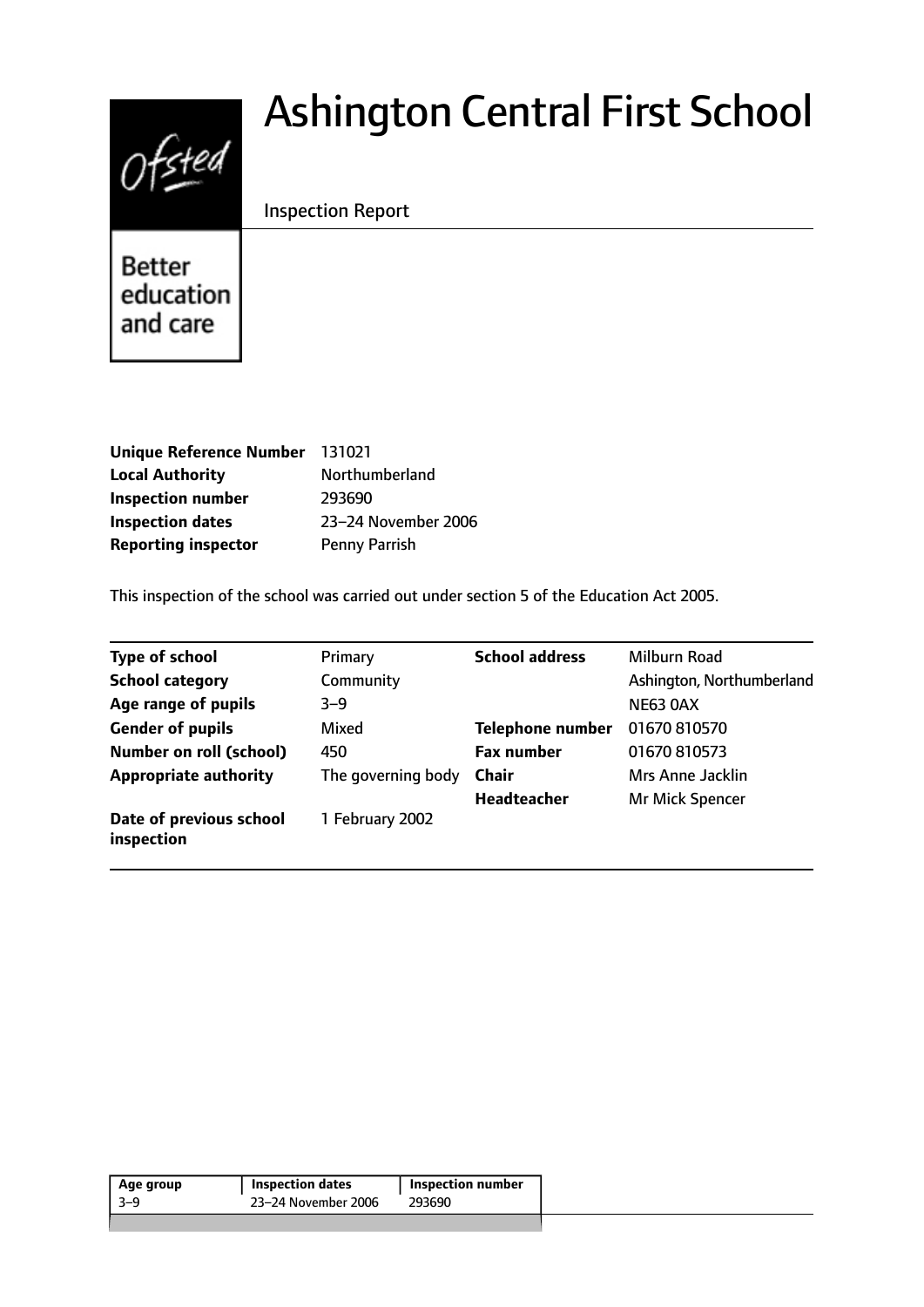© Crown copyright 2006

Website: www.ofsted.gov.uk

This document may be reproduced in whole or in part for non-commercial educational purposes, provided that the information quoted is reproduced without adaptation and the source and date of publication are stated.

Further copies of this report are obtainable from the school. Under the Education Act 2005, the school must provide a copy of this report free of charge to certain categories of people. A charge not exceeding the full cost of reproduction may be made for any other copies supplied.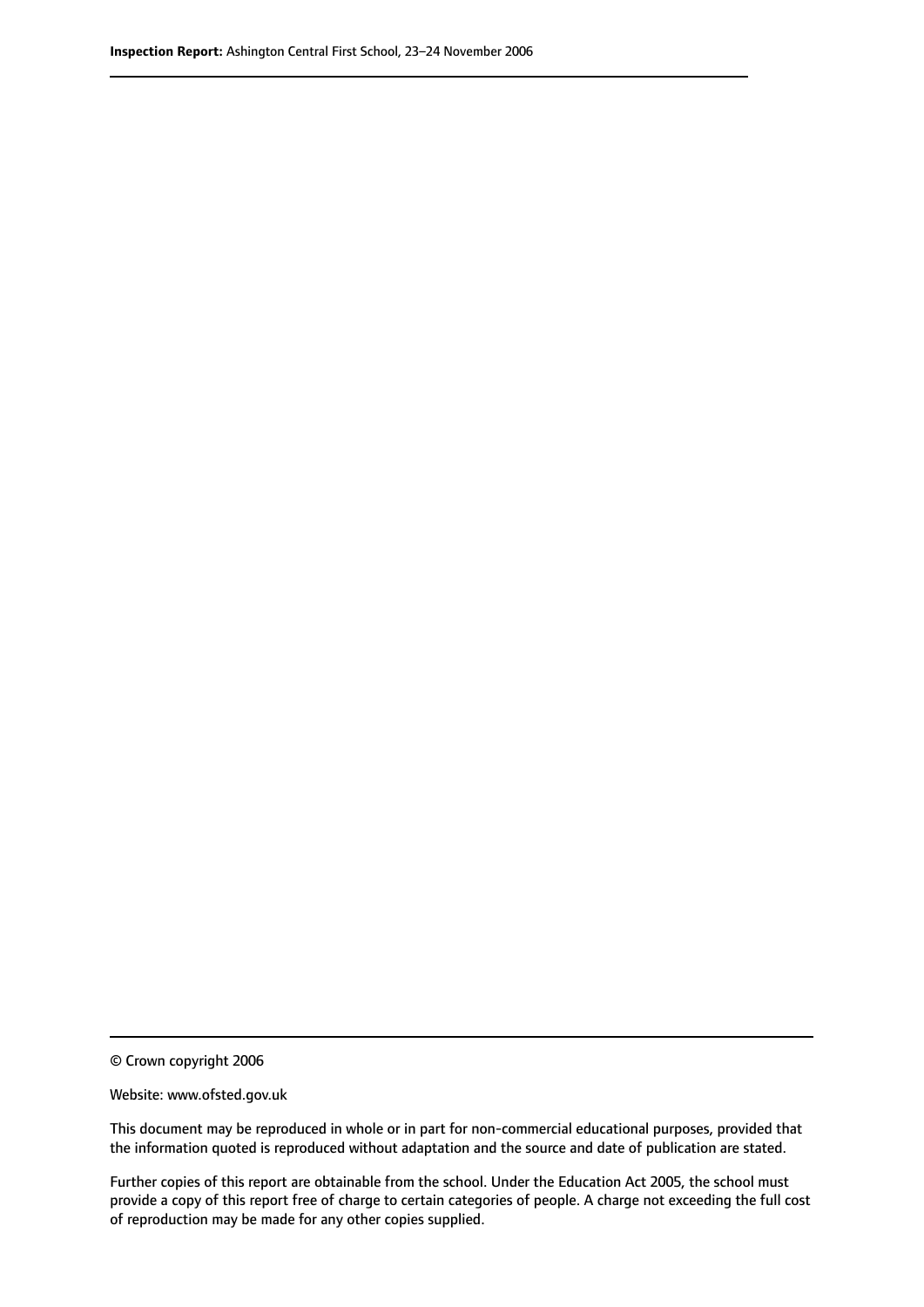# **Introduction**

The inspection was carried out by three Additional Inspectors.

# **Description of the school**

Ashington Central is a larger than average school set in a former mining town close to the Northumberland coast. The school serves a community with high levels of social and economic disadvantage. About a third of the pupils, an above average proportion, are entitled to free school meals. An average proportion is identified with learning difficulties and disabilities. The majority of pupils are of White British background. A small number of those with a minority ethnic heritage are in the early stages of learning English as a new language.

#### **Key for inspection grades**

| Grade 1 | Outstanding  |
|---------|--------------|
| Grade 2 | Good         |
| Grade 3 | Satisfactory |
| Grade 4 | Inadequate   |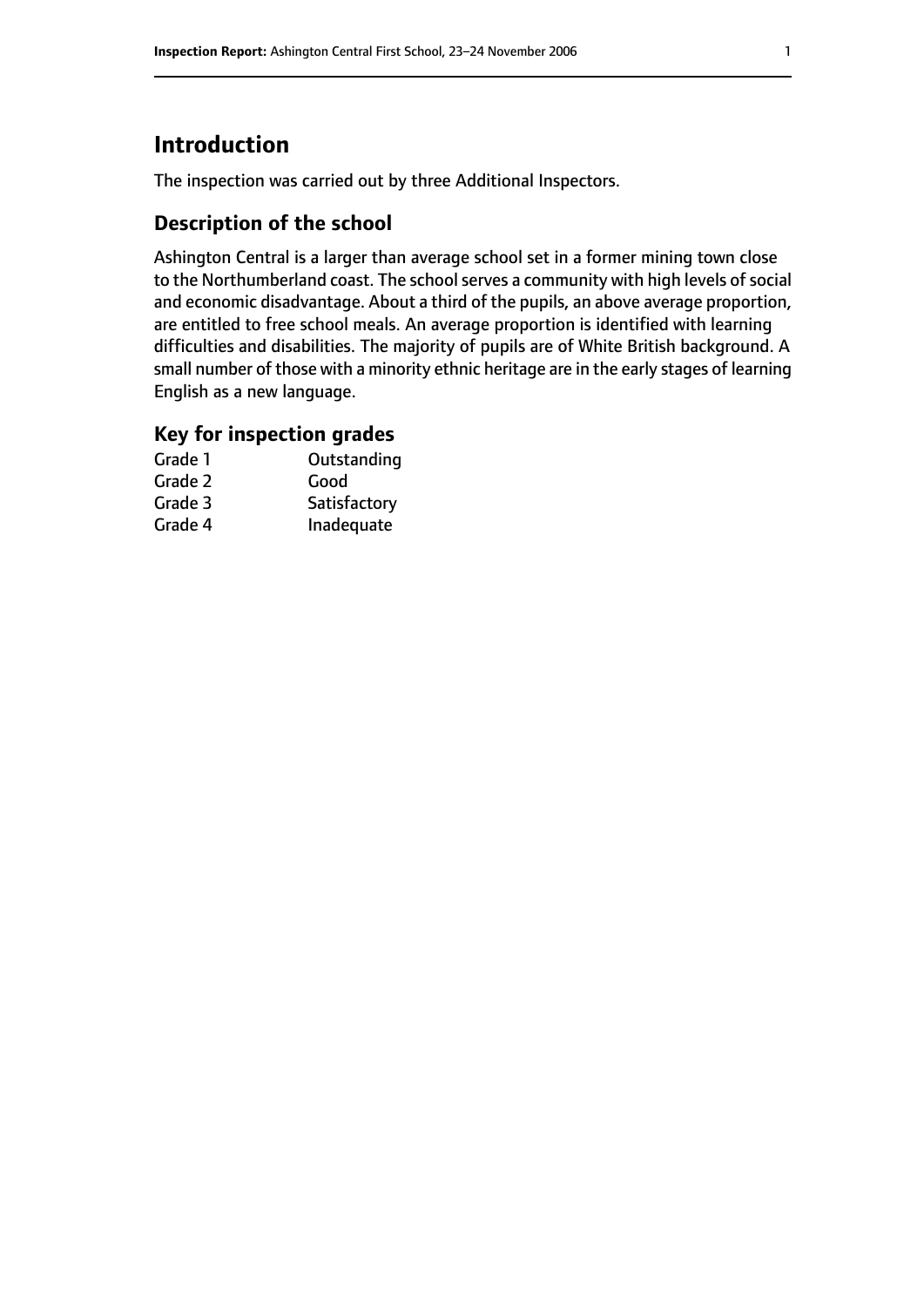# **Overall effectiveness of the school**

#### **Grade: 2**

This is a good school, with some outstanding features, that provides good value for money. It works within a challenging social context where many of the pupils need considerable help and encouragement to enable them to learn successfully. The school's mission statement of 'the best we can in all that we do'sums up the strong commitment of the headteacher and staff to creating innovative and effective provision to promote the children's good achievement and progress. Most parents strongly support what the school does for their children.

Pupils' personal development is good. They enjoy school, behaviour is good and they respond well to the interesting activities and projects provided for learning. Pupils are helped to understand the benefits of a healthy diet and lifestyle and the school is supported by most parents in this endeavour, although some express dissatisfaction with the need to provide healthy lunch boxes. Attendance rates are a little below the national average, because a small proportion of pupils are irregular attenders. Pupils are aware of their rights and responsibilities, and enjoy the opportunities for expressing their views that the new school council gives. The school contributes well to the community, for example, by working with a local artist to design the roadway to the school entrance.

The quality of teaching and learning is good, promoting good progress and achievement for all pupils. On admission to school, children's attainment is well below average overall, especially with regard to personal and social development and communication skills. Provision in the Foundation Stage is outstanding and the children make rapid progress. Remarkably, most children reach the learning goals set nationally for the end of Reception. By Year 2, test results show that good progress is maintained and standards are meeting, and sometimes exceeding, national averages in reading and mathematics. The picture is not quite as good in writing; although an average number meet national standards, too few reach the higher levels. In Years 3 and 4, the school's data show a decline in the pupils' rate of progress and fewer pupils reach the levels of attainment set nationally for the age group in reading, writing and mathematics. Throughout the school, boys' attainment tends to be lower than that of the girls although both make similar progress. The curriculum is good; a recent restructure is helping to invigorate learning, for boys especially. Pupils are well cared for and supported. Guidance for pupils on how well they are doing has been recently improved and puts them in a good position to make further improvements in their progress once the new systems become embedded and used consistently through the school.

Leadership and management are good, with outstanding strengths evident within the senior leadership team. Management systems and strategies are innovative and enable staff and governors to fulfil their roles and responsibilities well. The school is clearly set on an upward spiral of good improvement; the capacity for further improvement is good.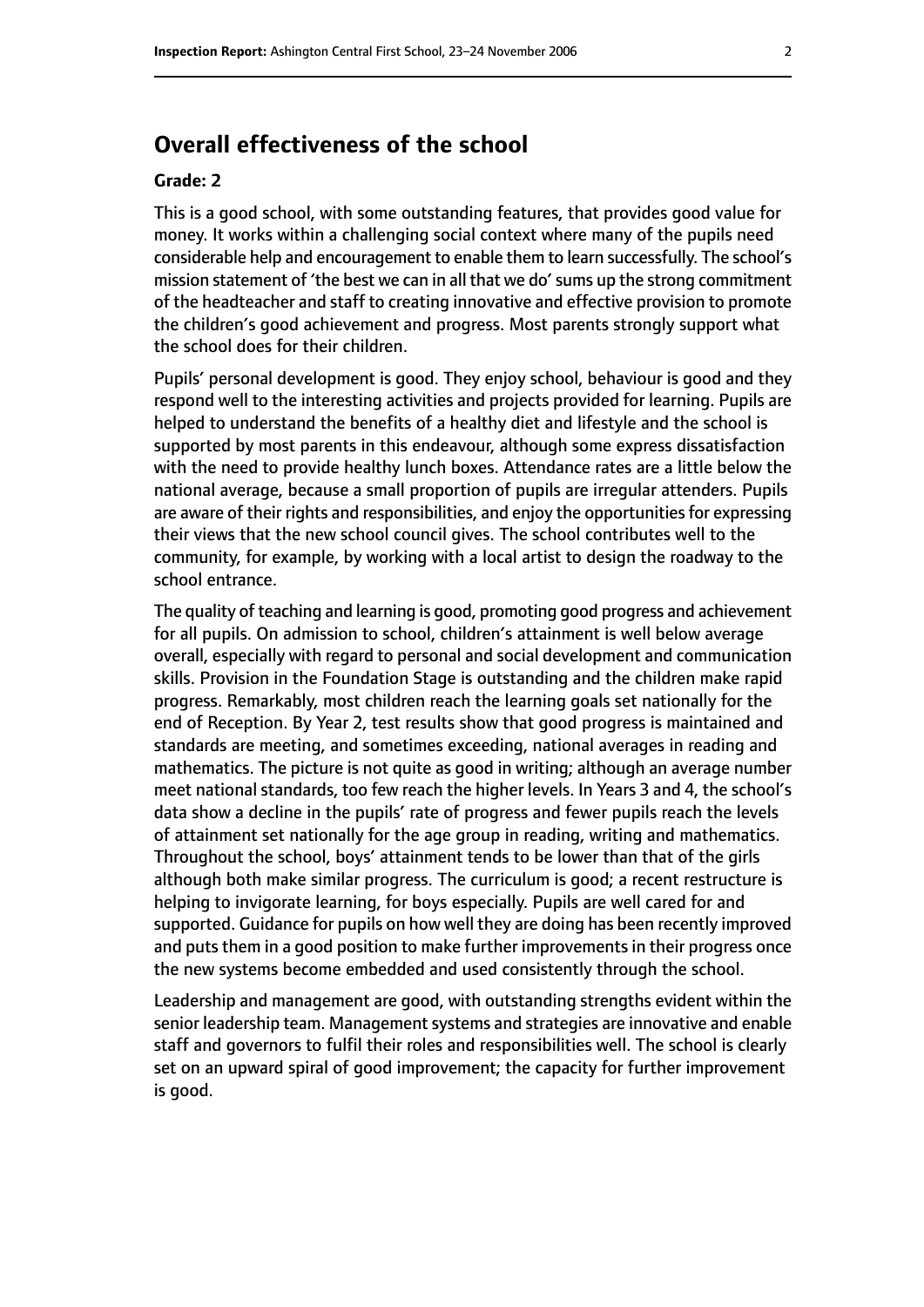#### **What the school should do to improve further**

- Ensure the progress and attainment of pupils in Years 3 and 4 is as consistently good as in the rest of the school.
- Raise standards in writing.
- Raise the attainment of boys to match that of girls.
- Improve the attendance of pupils who find difficulty in attending regularly.

#### **Achievement and standards**

#### **Grade: 2**

Standards are average overall, progress is good and pupils achieve well. In the Foundation Stage, children get off to a flying start. Outstandingly good provision means that most achieve the learning goals set nationally for the end Reception, despite their early starting point. Results in national tests and assessments at the end of Year 2 reflect the work seen in school and are in line with the national average, showing good progress through Key Stage 1. Challenging targets are met and often exceeded year-on-year in reading and mathematics. Standards in writing are not as high. Too few pupils attain at higher levels and standards in writing are below the national average overall. In Years 3 and 4, school data show that the rate of progress slows, targets are not always achieved and standards fall back to below average. The school is focused on a thorough approach to resolving this weakness through improvements in teaching styles, a revised curriculum and improved guidance to pupils on their next steps for learning. There is clear evidence that these actions are taking effect, and helping boys especially to improve their attainment. Throughout the school, pupils with learning difficulties and disabilities are supported well to ensure their good progress. Those using English as an additional language benefit from the good provision in the school, quickly gain in confidence and achieve well.

#### **Personal development and well-being**

#### **Grade: 2**

Personal development is good. The school has worked hard to achieve this success since the last inspection, when behaviour and pupils' attitudes were significant issues for development. The school is a very orderly community and behaviour is good. Occasional difficulties that arise are dealt with through well-established strategies, understood by all. The very good start in the Nursery helps all to settle quickly into school and to enjoy learning. This includes the high proportion with limited personal and social development on admission. A thoughtful curriculum and good relationships throughout the school ensure that pupils' spiritual, moral, social and cultural development is good. Links with other school in Europe and China, for example, broaden pupils' horizons and their understanding of other ways of life. Pupils work together well, develop sound basic skills and are well prepared for their future education and economic well-being. Attendance is a little below the national average; although most pupils attend school regularly, some parents find difficulty in ensuring the children come to school daily.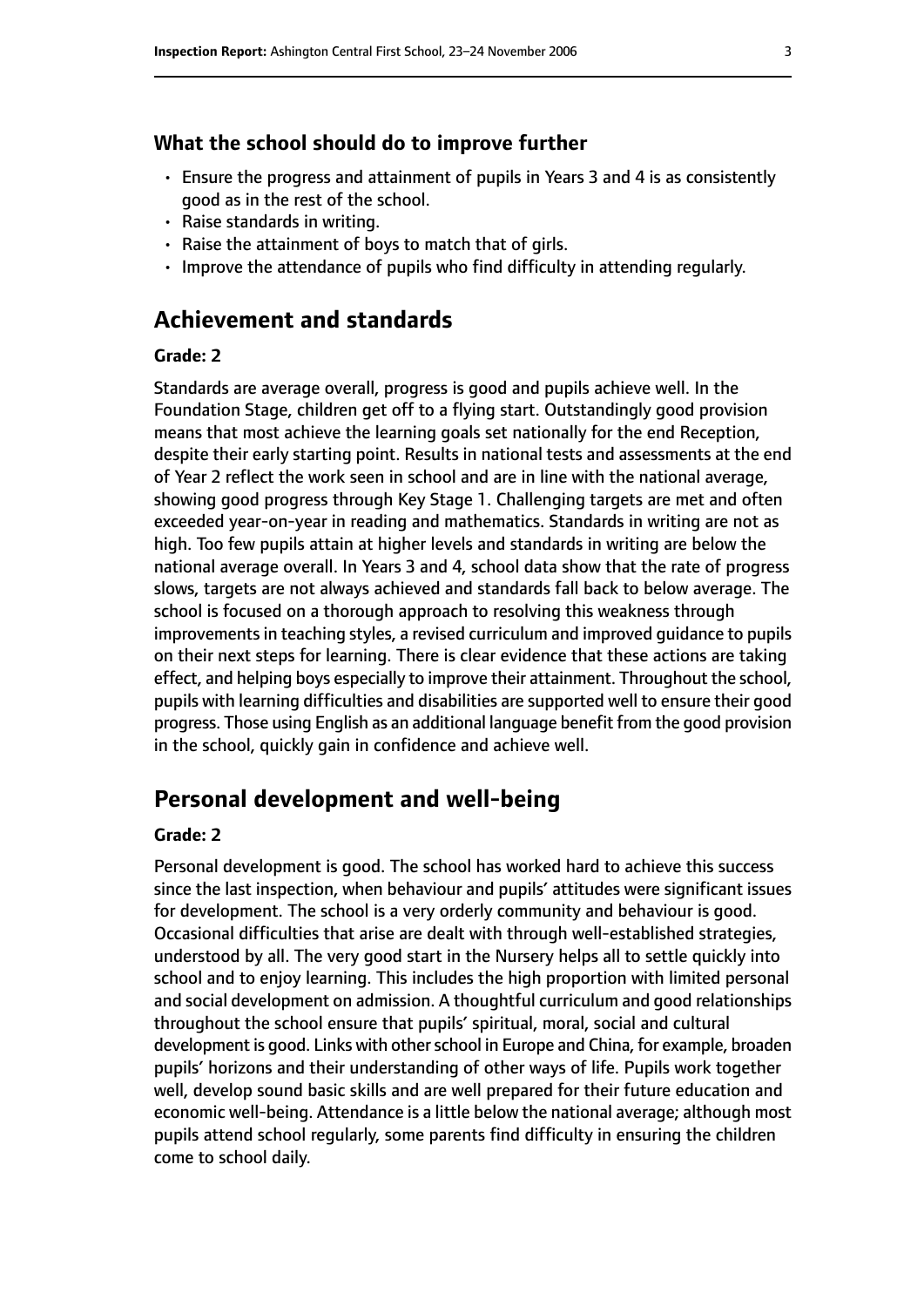# **Quality of provision**

#### **Teaching and learning**

#### **Grade: 2**

Teaching and learning are good. Classrooms provide a stimulating environment and recent initiatives have enlivened the style of teaching and the quality of teachers' marking. Good strategies are employed for establishing positive relationships with pupils, encouraging good behaviour and evident enjoyment. Well-planned, interesting activities cater effectively for the differing needs of pupils. Teachers' high expectations are made clear through the displayed targetsset for pupils' learning and clear discussion of learning objectives set for each lesson and for termly topics. Typically, lessons have drive and a good sense of purpose. Occasionally in lessons, the pace is less intense and pupils gradually lose concentration. There are examples of outstanding teaching, in the Foundation Stage and the rest of the school, where teachers' understanding of how children learn is excellent and exemplary use is made of the teacher's subject knowledge. An innovative adjustment to the daily timetable has given valuable time for feedback to pupils on what has been accomplished and how their learning can improve. Pupils say that they appreciate these helpful opportunities.

#### **Curriculum and other activities**

#### **Grade: 2**

The curriculum is good. It fully meets national requirements, takes good account of national initiatives and addresses the need to develop pupils' basic skills in literacy, numeracy and information and communication technology well. In the Foundation Stage, innovative provision of high quality meets the children's needs very well. In the older classes, canvassing pupils' views of the curriculum revealed that some, especially boys, did not find lessons interesting and stimulating. Consequently, the curriculum has been reviewed and reorganised well, providing improved links between subjects and activities of greater interest. Pupils' personal development needs are well considered and this is clear in the successful outcomes. A good range of enrichment activities enhance pupils' learning, and include sports teams, art activities, music, a literacy club and the recent introduction of French to the school curriculum. Interesting visitors into school and visits out of school broaden pupils' personal and academic skills and understanding well. Pupils are thoroughly enjoying and benefiting from involvement with a film making company, for example, and the long standing links with the local Creative Partnership. Recent initiatives in restructuring the curriculum are well placed to raise standards although the full impact has yet to be felt.

#### **Care, guidance and support**

#### **Grade: 2**

Pupils are well cared for throughout the school. Procedures for child protection, health and safety and the safeguarding of pupils are robust. Pupils' positive relationships with adults, right from the earliest stages in school, have a significant impact on their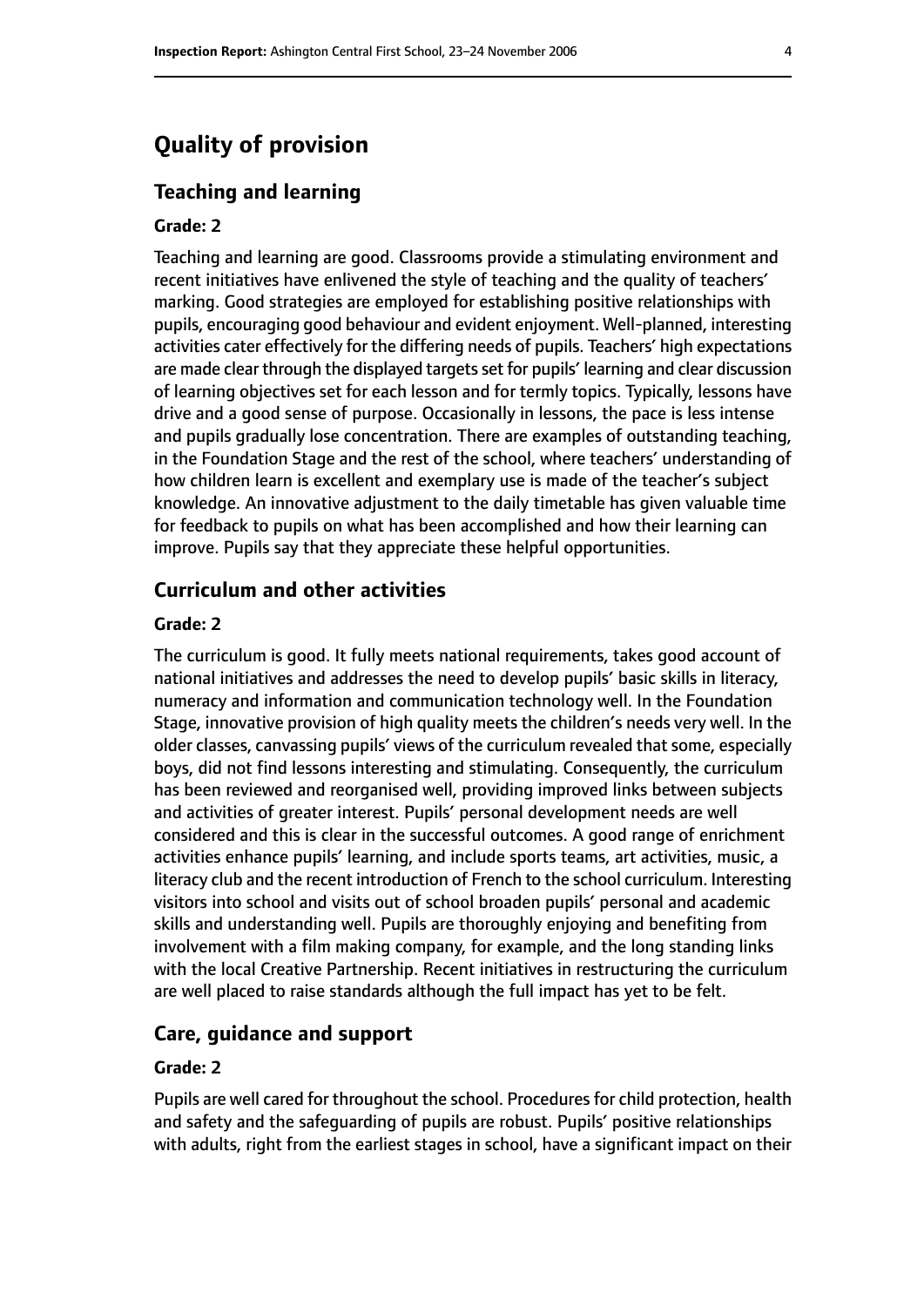confidence to learn. Effective communication within the school and with other professionals and external agencies ensures that vulnerable pupils and those with learning difficulties and disabilities receive carefully focused support that meets their needs and enables good achievement. Systems for guiding pupils on how to improve their learning have been revised recently and are beginning to show a positive impact on achievement and progress, particularly for the older pupils. Linked to the school's new marking and feedback systems, teachers and pupils are now building a good view of individual successes and where improvements are needed. Good efforts have been made to improve attendance. Although there have been significant improvements in punctuality, the school is finding difficulty in helping some parents to ensure their children's good attendance.

#### **Leadership and management**

#### **Grade: 2**

Leadership and management are good. The inspirational leadership by the headteacher sets a common sense of purpose for the senior leadership team, staff and pupils. Leaders and managers at all levels set exceptionally clear direction for staff teams, leading to continuous improvement in the provision for pupils. The business manager enables innovative systems for staff communication, making sure that all are fully informed and able to contribute views that help to shape future practice. Self-evaluation is rigorous and results in effective action. Recent improvements in assessment systems and more detailed tracking of pupils' progress need more time to become embedded in the school's practice to impact fully on standards. The views of all staff, pupils, parents and governors are generally taken fully into account. Some parents expressed disquiet at not being consulted as fully as usual on the school's strategy for healthy eating. The development of the governing body since the last inspection is good; governors are now well involved in all aspects of the management and review of the school. Available resources are used well. The business manager and governors ensure that much is achieved on a relatively modest budget. The school clearly provides good value for money.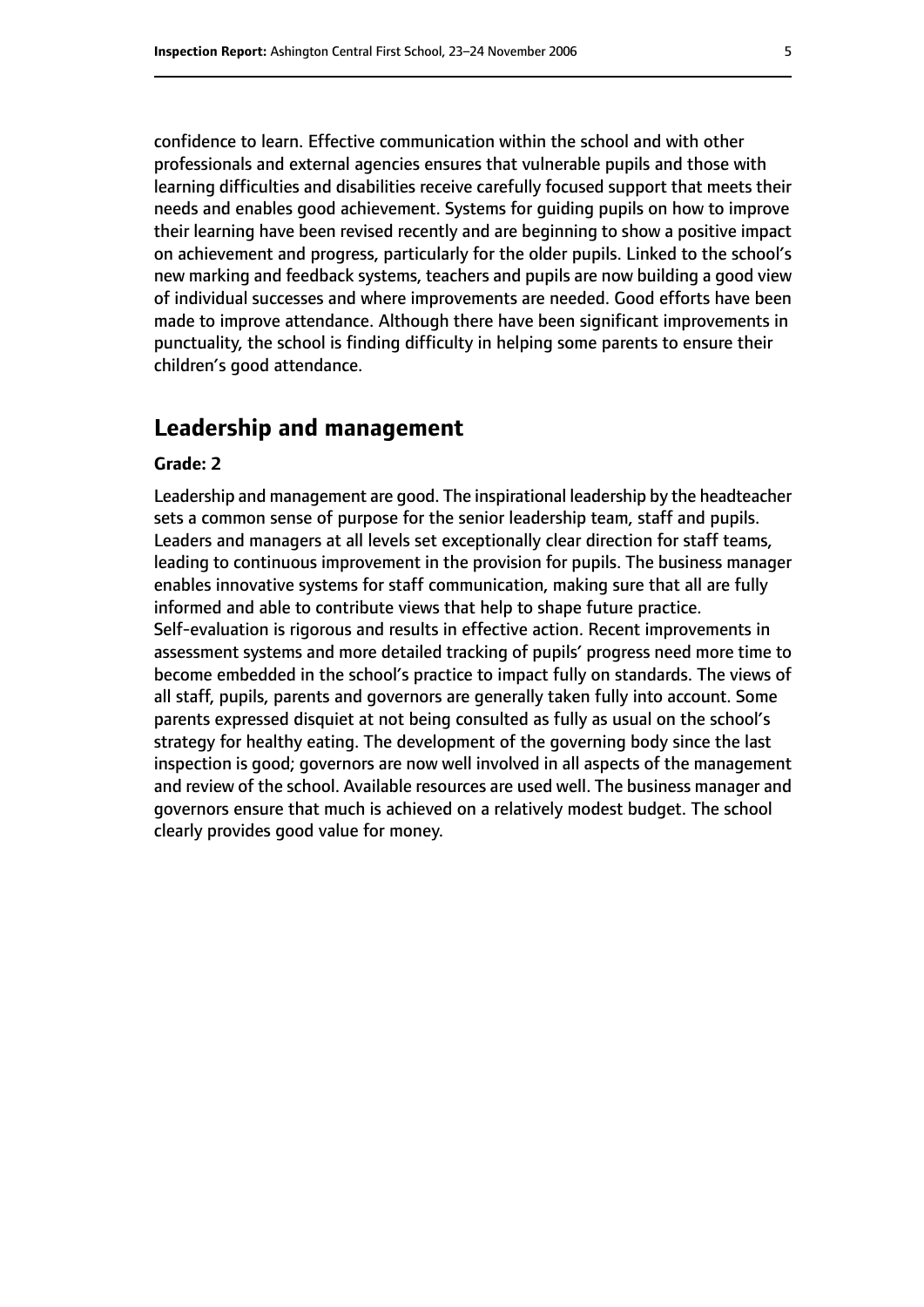**Any complaints about the inspection or the report should be made following the procedures set out inthe guidance 'Complaints about school inspection', whichis available from Ofsted's website: www.ofsted.gov.uk.**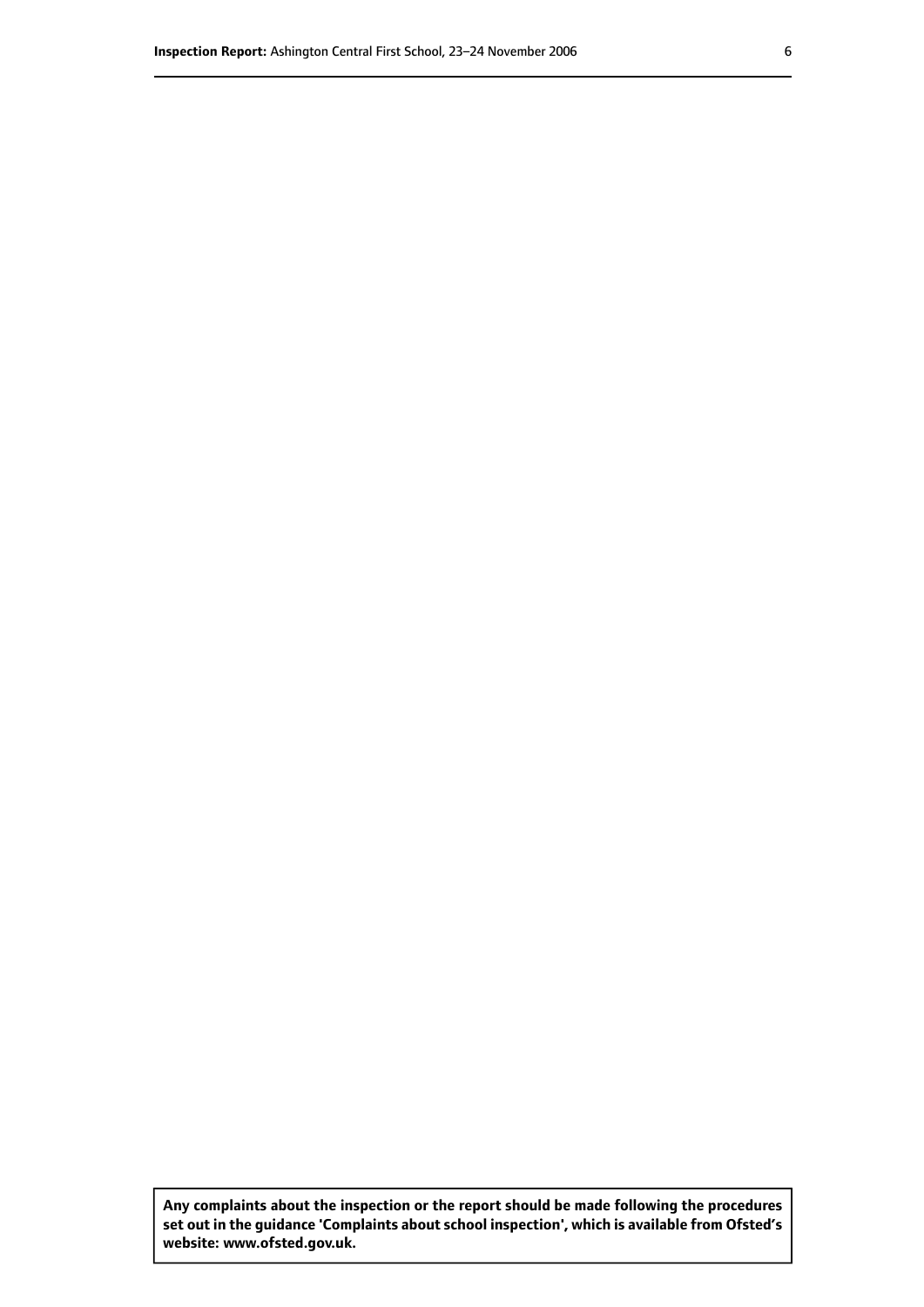# **Inspection judgements**

| Key to judgements: grade 1 is outstanding, grade 2 good, grade 3 satisfactory, and grade 4 | <b>School</b>  |
|--------------------------------------------------------------------------------------------|----------------|
| inadeauate                                                                                 | <b>Overall</b> |

# **Overall effectiveness**

| How effective, efficient and inclusive is the provision of education, integrated<br>care and any extended services in meeting the needs of learners? |     |
|------------------------------------------------------------------------------------------------------------------------------------------------------|-----|
| How well does the school work in partnership with others to promote learners'<br>well-being?                                                         |     |
| The quality and standards in the Foundation Stage                                                                                                    |     |
| The effectiveness of the school's self-evaluation                                                                                                    |     |
| The capacity to make any necessary improvements                                                                                                      |     |
| Effective steps have been taken to promote improvement since the last<br>inspection                                                                  | Yes |

### **Achievement and standards**

| How well do learners achieve?                                                                               |  |
|-------------------------------------------------------------------------------------------------------------|--|
| The standards <sup>1</sup> reached by learners                                                              |  |
| How well learners make progress, taking account of any significant variations between<br>groups of learners |  |
| How well learners with learning difficulties and disabilities make progress                                 |  |

# **Personal development and well-being**

| How good is the overall personal development and well-being of the<br>learners?                                  |  |
|------------------------------------------------------------------------------------------------------------------|--|
| The extent of learners' spiritual, moral, social and cultural development                                        |  |
| The behaviour of learners                                                                                        |  |
| The attendance of learners                                                                                       |  |
| How well learners enjoy their education                                                                          |  |
| The extent to which learners adopt safe practices                                                                |  |
| The extent to which learners adopt healthy lifestyles                                                            |  |
| The extent to which learners make a positive contribution to the community                                       |  |
| How well learners develop workplace and other skills that will contribute to<br>their future economic well-being |  |

# **The quality of provision**

| How effective are teaching and learning in meeting the full range of the<br>  learners' needs?                      |  |
|---------------------------------------------------------------------------------------------------------------------|--|
| $\mid$ How well do the curriculum and other activities meet the range of needs<br>$\mid$ and interests of learners? |  |
| How well are learners cared for, guided and supported?                                                              |  |

 $^1$  Grade 1 - Exceptionally and consistently high; Grade 2 - Generally above average with none significantly below average; Grade 3 - Broadly average to below average; Grade 4 - Exceptionally low.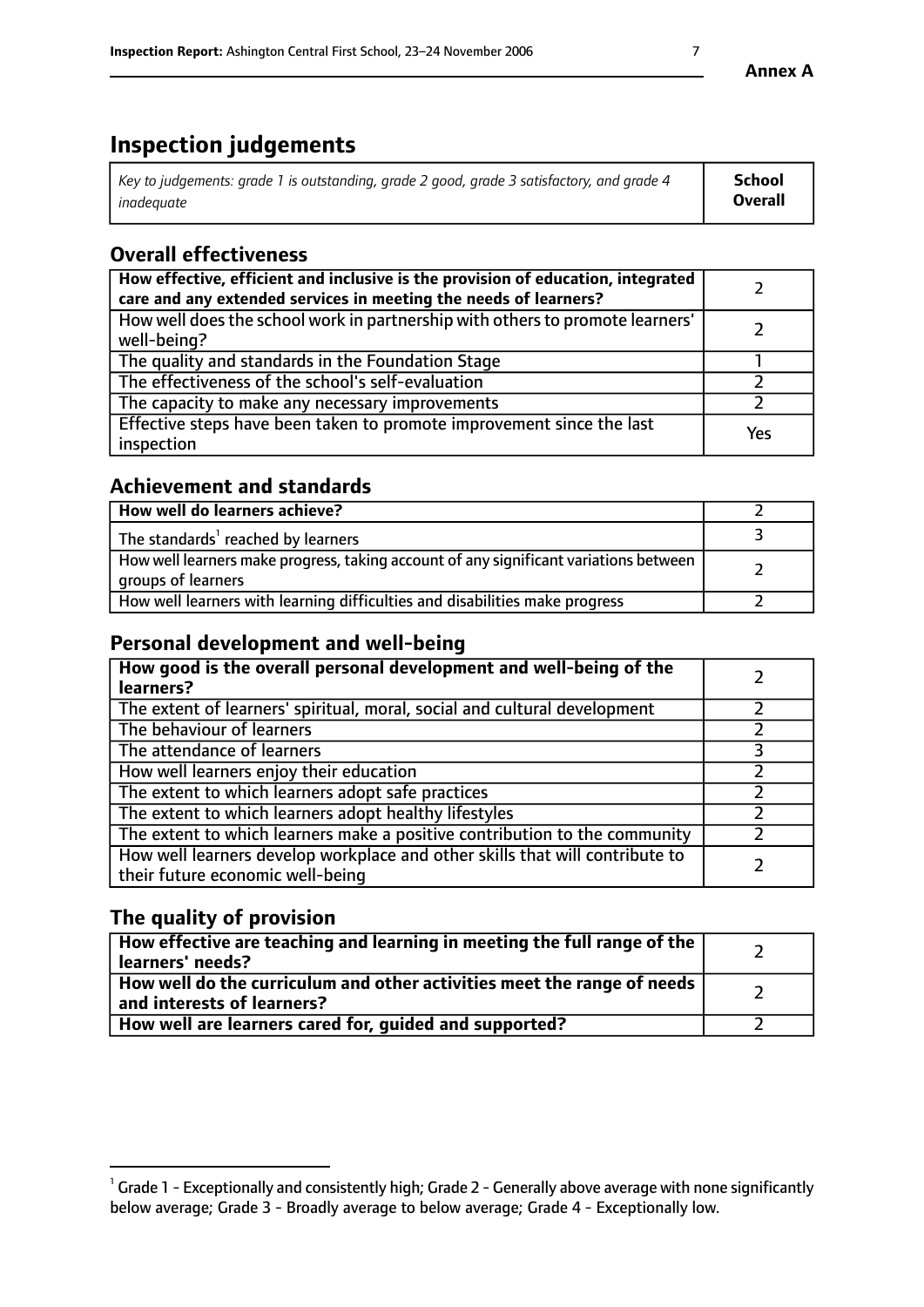# **Leadership and management**

| How effective are leadership and management in raising achievement<br>and supporting all learners?                                              |               |
|-------------------------------------------------------------------------------------------------------------------------------------------------|---------------|
| How effectively leaders and managers at all levels set clear direction leading<br>to improvement and promote high quality of care and education |               |
| How effectively performance is monitored, evaluated and improved to meet<br>challenging targets                                                 |               |
| How well equality of opportunity is promoted and discrimination tackled so<br>that all learners achieve as well as they can                     |               |
| How effectively and efficiently resources, including staff, are deployed to<br>achieve value for money                                          | $\mathcal{L}$ |
| The extent to which governors and other supervisory boards discharge their<br>responsibilities                                                  |               |
| Do procedures for safequarding learners meet current government<br>requirements?                                                                | Yes           |
| Does this school require special measures?                                                                                                      | No            |
| Does this school require a notice to improve?                                                                                                   | <b>No</b>     |